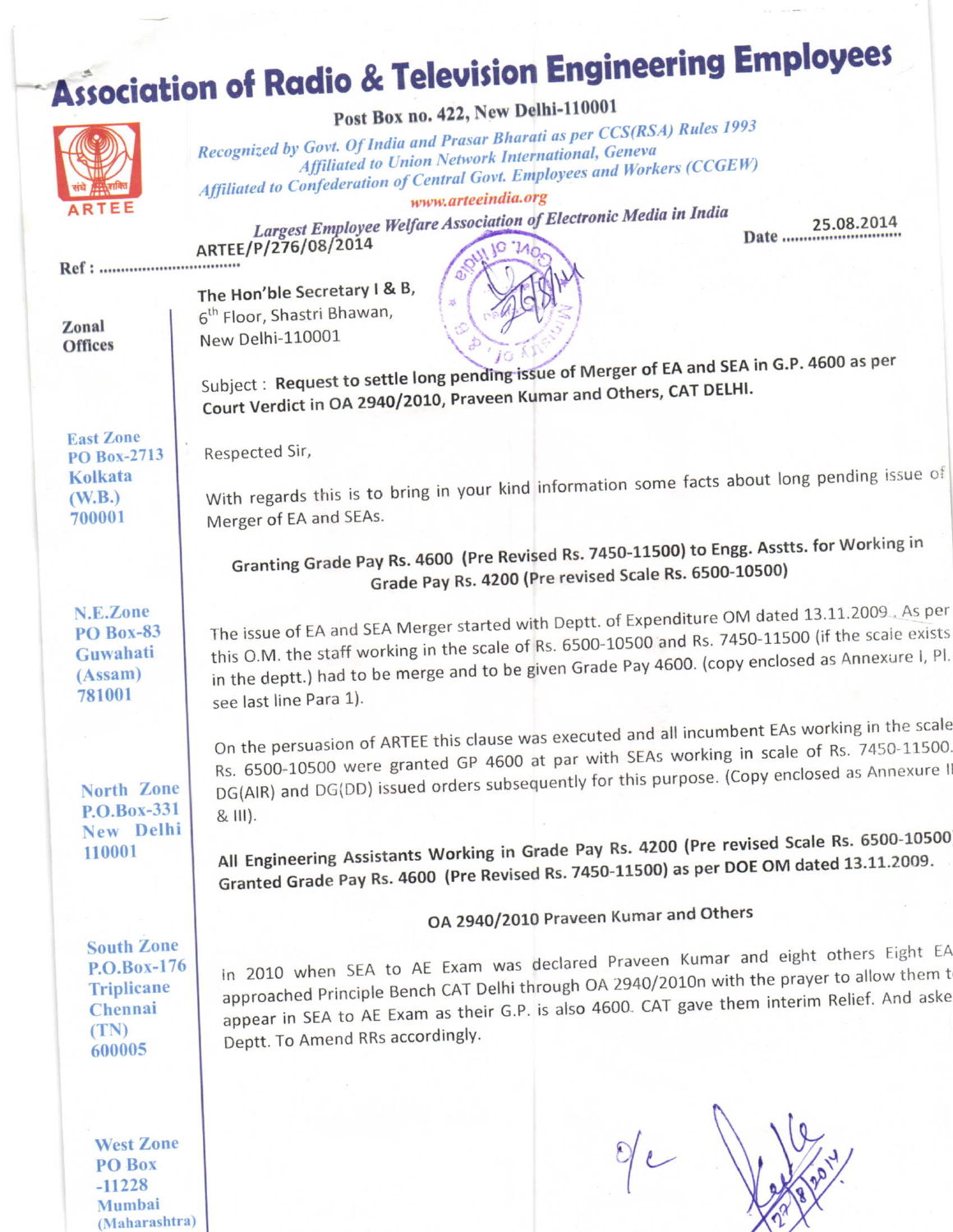Unfortunately in 2012 negative elements in the deptt. tried to misinterpret this in such a way to down grade all EAs and SEAs in Grade Pay 4200 and placing extra Amount in Personal Pay in the down grade all EAs and SEAs in Grade Pay 4200 and pressing our strong Resentment through<br>Designation Jr.Engr. When we came to know we expressed our strong Resentment through sending E-Mails to Hon'ble Minister of I & B and Our CEO, Prasar Bharati. This resulted in jamming of Email boxes President was called by Prasar Bharati and a Meeting was held in the Chamber of Member(P) (Now Principle Advisor) in the presence of 5.0. The complemented Member(P)<br>time. President explained the losses to employees if MIB/PB proposal is implemented. Member(P) Member(P) (Now Principle Advisor) in the presence of Sh. R.Venketeshwarulu, Sr.G.M.(P) at that and Sr.G.M.(P) has agreed to review it and to send a fresh proposal to M.I.B.

Prasar Bharati sent a new proposal dated A-10/66/2010-PPC 15<sup>th</sup> March 2013 (copy enclosed) and as per option 3 C of this proposal which is reproduced below

MIB to issue orders in respect of incumbents who are in receipt of upgraded pay scales as per order dated 25/02/1999, that there scale of pay along with grade pay of Rs. 4600 will be protected on personal basis to them and they will continue to be in the scale of 9400-34800 4600 Grade Pay personal to them for all purposes as was done in the case of Sound Recordists.

In the same proposal clause 4 clearly says "It is however requested that order to protect scale and Grade Pay has to be issued first to remove any apprehension in the minds of employees". (Copy enclosed as Annexure IVI)

In his article "Recent Initiatives" our respected CEO also assured to grant protection to Incumbent EA and SEA. (Clause 3 IV). (Copy enclosed as Annexure V).

Ministry of I & B wrote to DG(AIR) to calculate Financial Implications of Granting Protection to Incumbent EAs and SEAs in Grade Pay Rs. 4600.

As per note of Ministry of I & B Diary no. F 122/06 BA(E) are the pay scale as per Executive Order 25/2/1999 was in continuation of the pay scale as per Executive Order 25/2/1999 was in continuation of the pay scale as pe recommendation made by 5<sup>th</sup> Pay Commission. These recommendation were made after consultation with DOPT and Ministry of Finance'

The Committee formed for framing Recruitment Rules for Merged post of EA and SEA under the chairmanship of DG(AIR) has also recommended the merger in Grade Pay 4600.

### SCALES OF SR.ENGINEERNG ASSISTANTS

SCALLS OF SHELF DIMEN TRIMATE SCALE COTTERS ASSETS AND THE SERVICE PAY ASSETS ON THE ST. Engg. Asster Deptt. O<br>Sr.Engg. Asstts which has been higher post and having higher scale Pay Rs. 4600 as per Deptt. O Sr. Engg. Asstts which has been liigher post and haring the books.<br>Commissions has been brought at par with Engg. Asstts in Grade Pay Rs. 4600 as per Deptt. o Expenditure OM Dated 13.11.2009.

So sEA is a higher Cadre working in Grade Pay 4600 and can not be merged in lower Grade Pa' i.e. 4200 as per DOPT Rules.